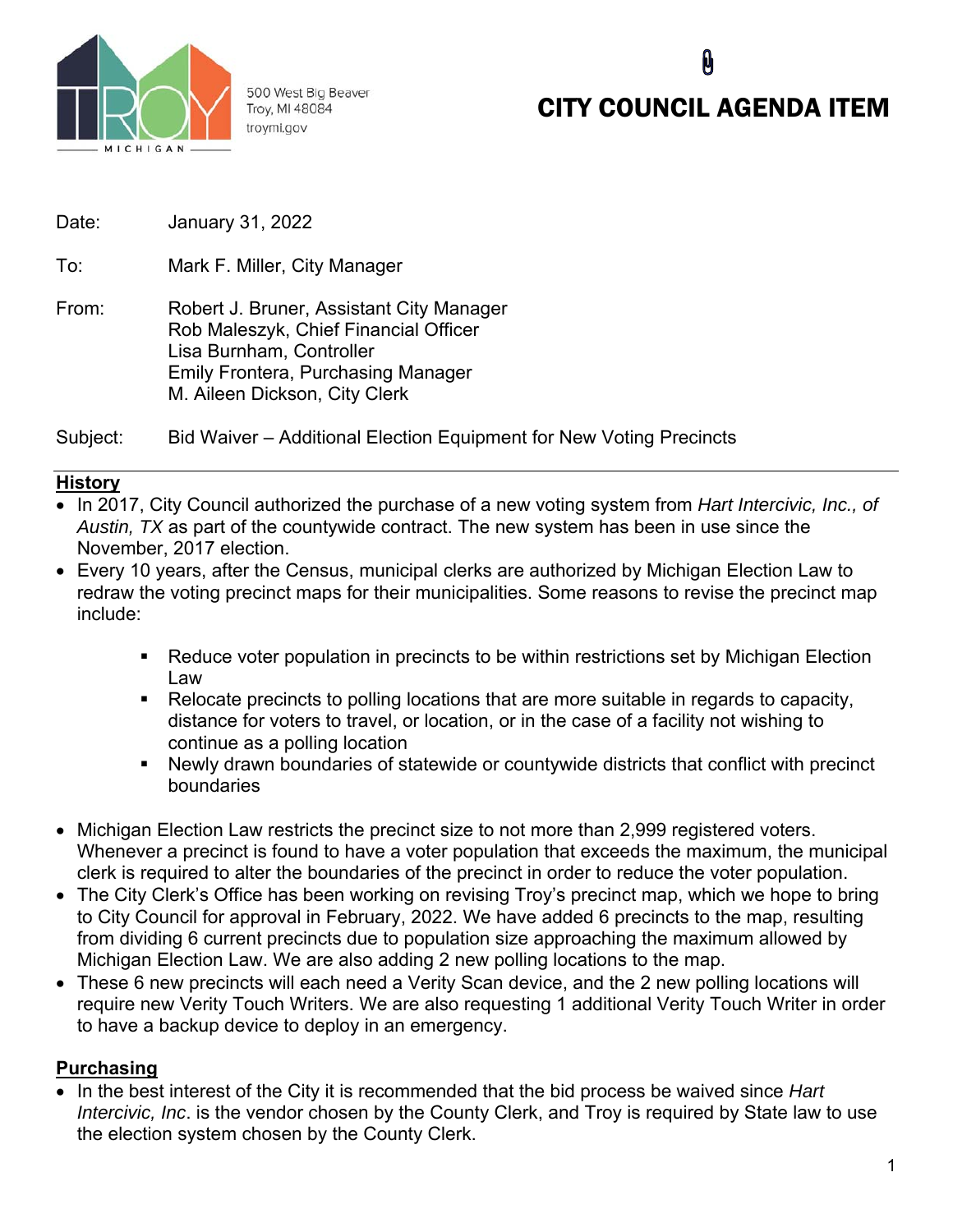

500 West Big Beaver Troy, MI 48084 troymi.gov

## CITY COUNCIL AGENDA ITEM

- The total cost for six (6) Verity Scan devices is \$33,000 (unit price of \$5,500). The total cost for three (3) Verity Touch Writer devices is \$13,500 (unit price of \$4,500). The purchase price includes the warranty and maintenance for the first five years for all devices.
- The countywide election system agreement is for a total of ten years, so the funds for maintenance will be budgeted for years six through ten beginning in 2027. The maintenance charges for the additional six Verity Scan devices will be approximately \$3,384 per year. The maintenance charges for the additional three Verity Touch Writers will be approximately \$1,545 per year. Total annual maintenance for years 6-10 will be approximately \$4,929 per year as detailed in Quote #9585, which is attached.
- Due to supply chain concerns, we hope to place the order as soon as possible in order to assure delivery before the August, 2022 election season begins in May, 2022.

### **Financial**

- Funds are budgeted and available in City Clerk Elections Capital Fund 401.215.262.7978.010 under Project# is 2022C0001.
- Funds for future payments of equipment maintenance starting in 2027 will be budgeted in the Elections account.

### **Recommendation**

City Management recommends that the bid process be waived and a contract be awarded to *Hart Intercivic, Inc. of Austin*, *TX* for the purchase of six (6) additional Verity Scan devices for an estimated total cost of \$33,000; and three (3) additional Verity Touch Writer devices for an estimated total cost of \$13,500; including a 5-year service and maintenance warranty. City Management also requests the approval to purchase the service and maintenance for years six through ten for the Verity Scan and Verity Touch Writer devices in the estimated total amount of \$24,645 as detailed in Quote #9585, which is attached.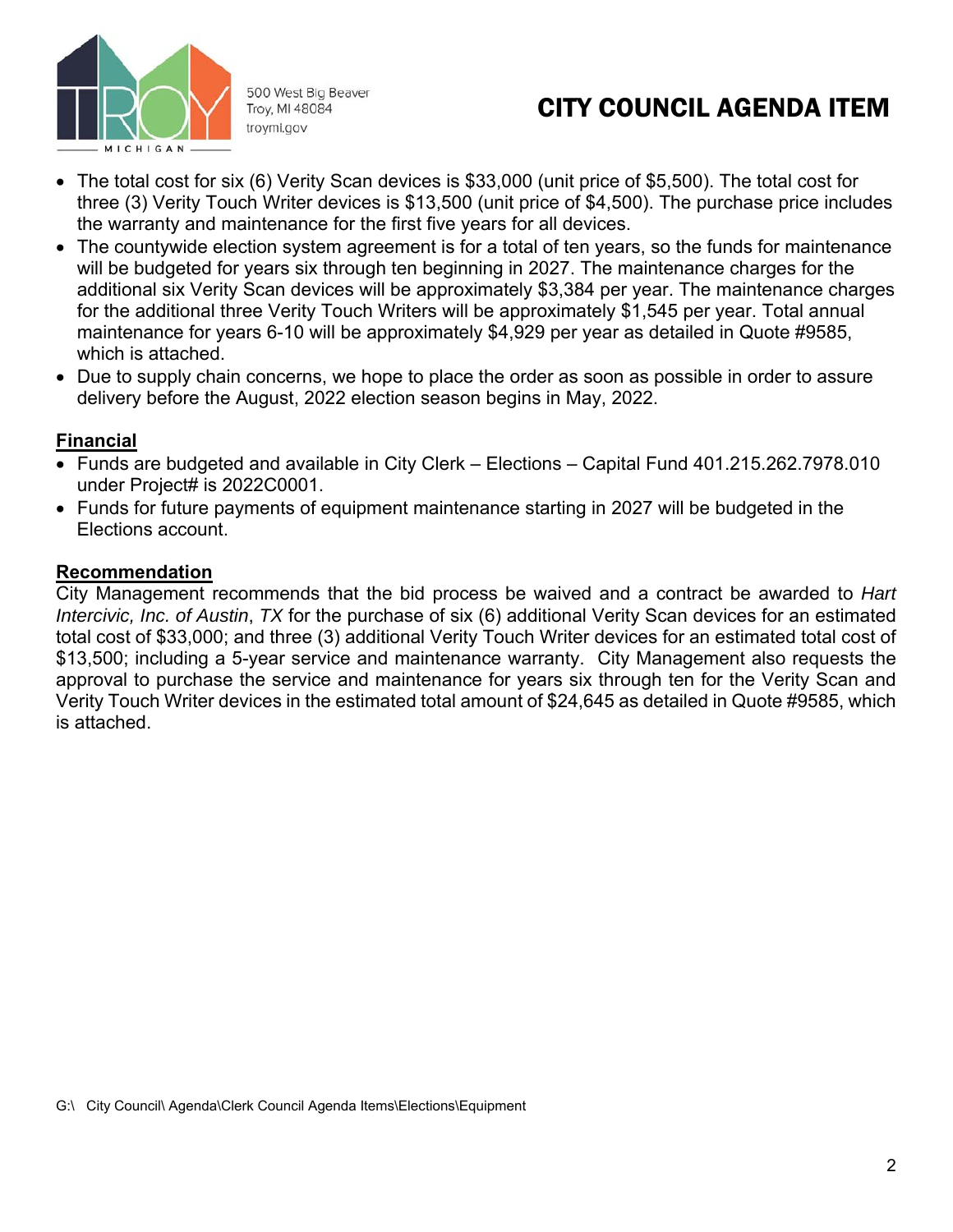

Grand Total \$46,770.00

| Item                             | <b>Description</b>                                                                                         | Unit Price Quantity |                | <b>Total Price</b> |
|----------------------------------|------------------------------------------------------------------------------------------------------------|---------------------|----------------|--------------------|
| Verity Scan                      | Digital ballot scanner with remote transmission capability; includes 5 years of<br>Service and Maintenance | \$5,500.00          | 6 <sup>1</sup> | \$33,000.00        |
| Verity Touch Writer w/<br>Access | Ballot marking device with accessibility                                                                   | \$4,500.00          |                | 3   \$13,500.00    |
| vDrive                           | Flash memory card/audio card for use with Verity devices                                                   | \$45.00             | 6              | \$270.00           |
|                                  | Subtotal                                                                                                   |                     |                | \$46,770.00        |

#### Annual Service and Maintenance (Years 6-10)

| Item                                                       |                                        | Description                                                                           |                |                                                                                  | Unit<br>Price             | Quantity | <b>Total</b><br>Price |  |
|------------------------------------------------------------|----------------------------------------|---------------------------------------------------------------------------------------|----------------|----------------------------------------------------------------------------------|---------------------------|----------|-----------------------|--|
| Service and Maintenance - Verity Touch<br>Writer w/ Access |                                        | Annual Service and Maintenance fee for Verity Touch Writer w/<br>Access in years 6-10 |                |                                                                                  | \$515.00                  | 3        | \$1,545.00            |  |
| Service and Maintenance - Verity Scan                      |                                        | Annual Service and Maintenance fee for Verity Scan in years<br>$6 - 10$               |                |                                                                                  | \$564.00                  |          | 6 \$3,384.00          |  |
|                                                            |                                        | Proposed Annual Service & Maintenance<br>Total Years 6-10                             |                |                                                                                  | \$4,929.00<br>\$24,645.00 |          |                       |  |
| Bill To                                                    | 500 W Big Beaver Rd.<br>Troy, MI 48084 |                                                                                       | Ship To        | 500 W Big Beaver Rd.<br>Troy, MI 48084                                           |                           |          |                       |  |
| <b>Customer Contact</b>                                    |                                        |                                                                                       |                |                                                                                  |                           |          |                       |  |
| <b>Contact Name</b>                                        | Aileen Dickson                         |                                                                                       | Email<br>Phone | dicksona@troymi.gov<br>(248) 524-3331                                            |                           |          |                       |  |
| General Information                                        |                                        |                                                                                       |                |                                                                                  |                           |          |                       |  |
| <b>Expiration Date</b><br><b>Payment Terms</b>             | 2/19/2022<br><b>Net 30</b>             |                                                                                       | Instructions   | Please fax with signature to or scan and email to<br>ssaenz@hartic.com to order. |                           |          |                       |  |

Terms and Conditions

Pricing subject to inventory availability at time of quote execution and acceptance. Taxes will be calculated in conjunction with the Customer based on the final approved price list.

| Hart Approval     |             |       |                       |  |  |
|-------------------|-------------|-------|-----------------------|--|--|
| Prepared By       | Simon Saenz | Title | Sales Account Manager |  |  |
| Signature         |             |       |                       |  |  |
| Customer Approval |             |       |                       |  |  |

Name: \_\_\_\_\_\_\_\_\_\_\_\_\_\_\_\_\_\_\_\_\_\_\_\_\_\_\_\_\_\_\_\_\_\_\_\_\_\_\_\_\_\_\_\_\_\_ Title: \_\_\_\_\_\_\_\_\_\_\_\_\_\_\_\_\_\_\_\_\_\_\_\_\_\_\_\_\_\_\_\_\_\_\_\_\_\_\_\_\_\_\_\_\_\_\_\_